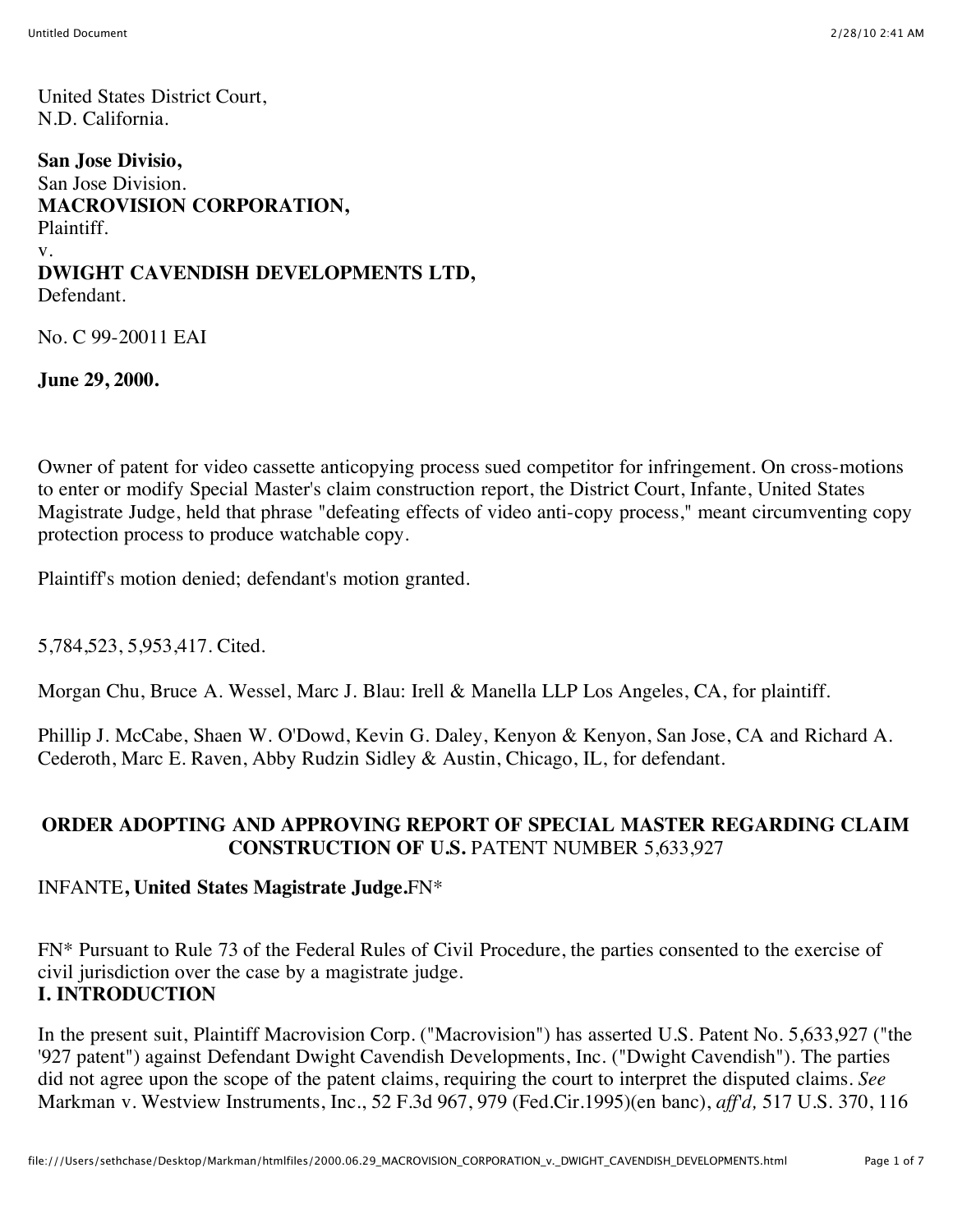S.Ct. 1384, 134 L.Ed.2d 577 (1996). On December 6, 1999, in accordance with Rule 53 of the Federal Rules of Civil Procedure, the court appointed Allen M. Lo as a Special Master to assist in this task. The parties submitted claim constructions briefs, and Special Master Lo held a claim construction hearing on February 24, 2000.

Special Master Lo issued his Report on April 17, 2000. On May 1, 2000, Dwight Cavendish filed a Motion to Enter Report of Special Master, and on May 4, 2000 Macrovision filed a Motion to Modify Report of Special Master. The parties stipulated to a consolidated briefing schedule whereby Dwight Cavendish would oppose Macrovision's Motion to Modify and there would be one hearing for both motions. In accordance with this stipulation, a hearing was held on June 26, 2000 on Dwight Cavendish's Motion to Enter Report of Special Master and on Macrovision's Motion to Modify Report of Special Master, and the parties appeared through their respective counsel of record. Having considered the briefs submitted by the parties, and the arguments of counsel, and for the foregoing reasons, Dwight Cavendish's Motion to Enter Report of Special Master is hereby GRANTED and Macrovision's Motion to Modify Report of Special Master is hereby DENIED.

## **II. STANDARD OF REVIEW**

[1] [2] Claim construction is a matter of law for the court, which is empowered and obligated to construe the meaning of the language used in the patent claim. Markman v. Westview Instruments, Inc., 52 F.3d 967, 979 (Fed.Cir.1995)(en banc), *aff'd,* 517 U.S. 370, 116 S.Ct. 1384, 134 L.Ed.2d 577 (1996). In reviewing a special master's conclusions of law, the district court conducts a de novo review. Swoboda v. Pala Min., Inc., 844 F.2d 654 (9th Cir.1988); *see also* Oil, Chemical and Atomic Workers Intern. Union, AFL-CIO v. N.L.R. B., 547 F.2d 575, 580 (D.C.Cir.1976)("a master's conclusions of law are entitled to no special deference from the reviewing court.") Accordingly, the court will conduct a de novo review of the Special Master's claim construction.

## **III. LEGAL STANDARD FOR CLAIM CONSTRUCTION**

[3] Claim construction is a matter of law for the court, but claim construction is not an obligatory exercise in redundancy and therefore does not require the court to repeat or restate every claim term. U.S. Surgical Corp. v. Ethicon, Inc., 103 F.3d 1554, 1568 (Fed.Cir.1997). Rather, the court must interpret only disputed terms. Wang Laboratories, Inc. v. Mitsubishi Electronics America, Inc., 103 F.3d 1571, 1583 (Fed.Cir.1997). Resolving the meaning of disputed terms allows the court to clarify and explain what the patentee covered by the claims. U.S. Surgical, 103 F.3d at 1568.

[4] In interpreting disputed claim terms, the court should look first to the intrinsic evidence of record. Vitronics Corp. v. Conceptronic, Inc., 90 F.3d 1576, 1582 (Fed.Cir.1996.) Intrinsic evidence includes the language of the claims, the specification, and the file history, if in evidence. *Id.* Such intrinsic evidence is the most significant source of the legally operative meaning of the disputed claim language. *Id.* In most situations, analysis of the intrinsic evidence alone will resolve any ambiguity in a disputed claim term. *Id.* at 1583.

[5] [6] [7] The words of the claims themselves define the scope of the patented invention. Vitronics, 90 F.3d at 1582. Claim construction begins and ends in all cases with the actual words of the claim. Renishaw PLC v. Marposs Societa' per Azioni, 158 F.3d 1243, 1248 (Fed.Cir.1998). Absent a special and particular definition created by the inventor, terms in a claim are to be given their ordinary and accustomed meaning. Id. at 1249. This holds true for technical terms as well, which are interpreted from the perspective of persons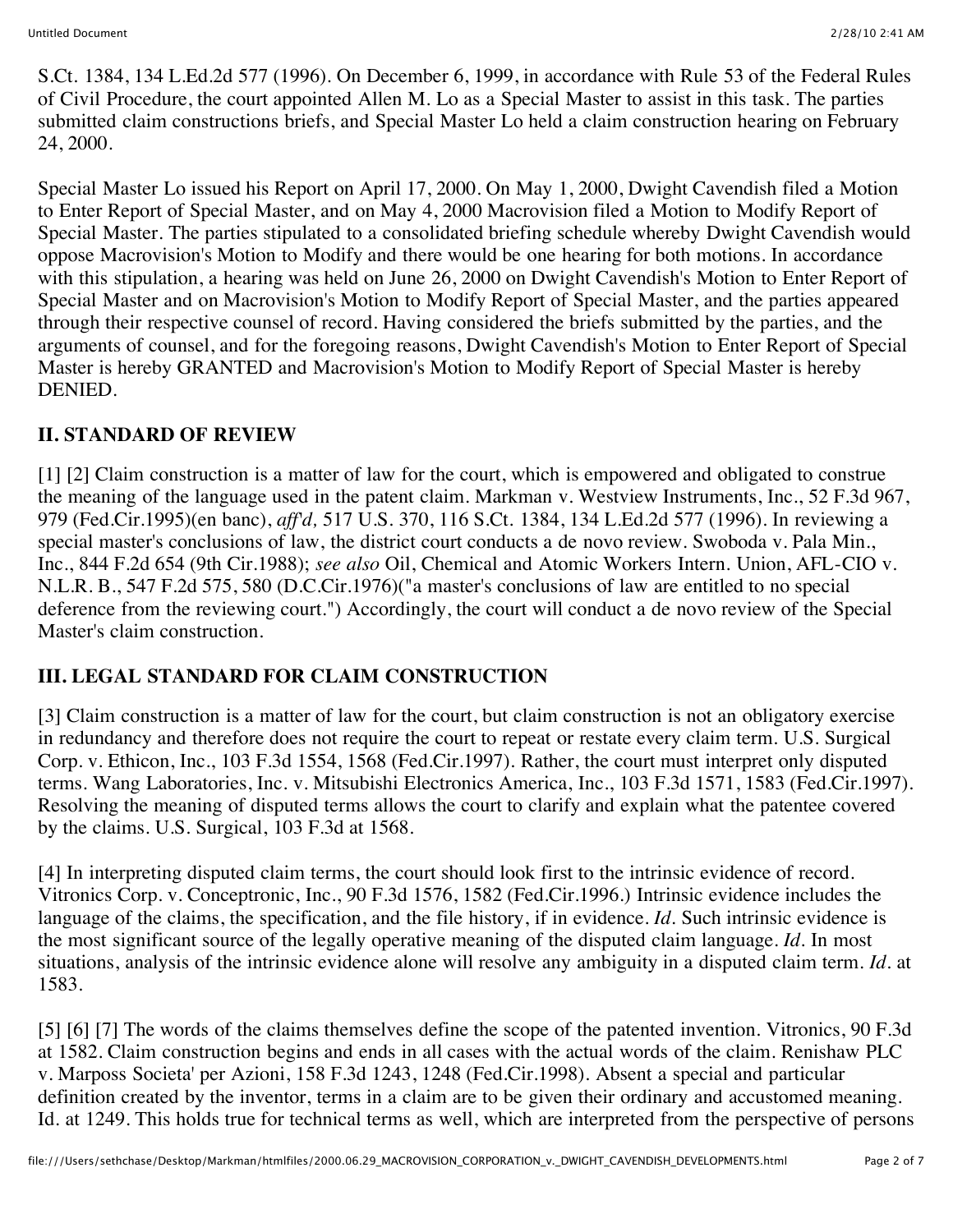skilled in the art. *See* Phillips Petroleum Co. v. Huntsman Polymers Corp., 157 F.3d 866, 871 (Fed.Cir.1998). Ordinarily, a claim term expressed in general descriptive words will not be limited to a numerical range appearing in the specification or other claims. Renishaw, 158 F.3d at 1248.

[8] [9] To determine whether disputed terms have been used by the inventor in a manner other than their ordinary meaning, it is always necessary to review the specification. Vitronics, 90 F.3d at 1582. The specification acts as a dictionary when it expressly defines terms used in the claims or when it defines terms by implication. *Id.* A court may not resort to statements in the specification to construe a claim unless there is a claim term with which to draw in those statements. Renishaw, 158 F.3d at 1248.

[10] The court may also consider the file history of the patent, if it is in evidence. Vitronics, 90 F.3d at 1582. The file history is often of critical significance in determining the meaning of the claims. *Id.* Any interpretation that is provided or disavowed in the file history shapes the claim scope. Renishaw, 158 F.3d at 1249 n. 3.

[11] [12] [13] In addition to intrinsic evidence, a court may rely on extrinsic evidence to construe claims, but only where the intrinsic evidence alone does not resolve the ambiguity in a disputed claim term. Vitronics, 90 F.3d at 1583. Extrinsic evidence may not be used to vary or contradict the claim language. Id. at 1584. A court may, however, examine or consult extrinsic evidence to ensure that its claim construction based on intrinsic evidence is not inconsistent with how a person skilled in the art would understand the claim terms. Pitney Bowes, Inc. v. Hewlett-Packard Co., 182 F.3d 1298, 1308-09 (Fed.Cir.1999). Extrinsic evidence refers to evidence that is external to the patent and its file history, such as expert testimony, inventor testimony, dictionaries, and technical treatises and articles. Vitronics, 90 F.3d at 1584. The court may freely consult dictionaries and technical treatises at any time to better understand the technology and may rely on dictionary definitions when construing claims, so long as the dictionary definition does not contradict any definition found in the patent documents. Id. at 1584, n. 6.

## **IV. DISCUSSION**

[14] The Special Master's report construed four disputed terms. Macrovision filed objections to the Special Master's report, but only as to the recommended interpretation for the term "defeating the effects of a video anti-copy process" ("the defeating phrase") in Claim One. The Special Master recommends that the defeating phrase be construed to mean: "circumventing a copy protection process to produce a watchable copy." Macrovision objects, proposing the alternative construction of "defeating some or all of the effects of a video anti-copy process and includes reducing the effects of a video anti-copy process." Dwight Cavendish, on the other hand, urges that the Special Master is correct. Thus, the dispute centers around whether the '927 patent covers technology that reduces negative side effects on the original videotape (as Macrovision contends) or only technology that counteracts the anti-copying process (as Dwight Cavendish contends). For the reasons that follow, the court finds that the disputed phrase means "circumventing a copy protection process to produce a watchable copy."

### **A. The Plain Meaning of the Words in the Claim Support a Construction of "Circumventing a Copy Protection Process to Produce a Watchable Copy"**

"The words of the claims themselves define the scope of the patented invention." Vitronics Corp. v. Conceptronic, Inc., 90 F.3d 1576, 1582 (Fed.Cir.1996); *see also* Renishaw PLC v. Marposs Societa' per Azioni, 158 F.3d 1243, 1248 (Fed.Cir.1998). In this case, the words "the effects" do not specify or exclude any specific types of effects. Instead, the term "the effects" is plural and all inclusive. Thus, it follows that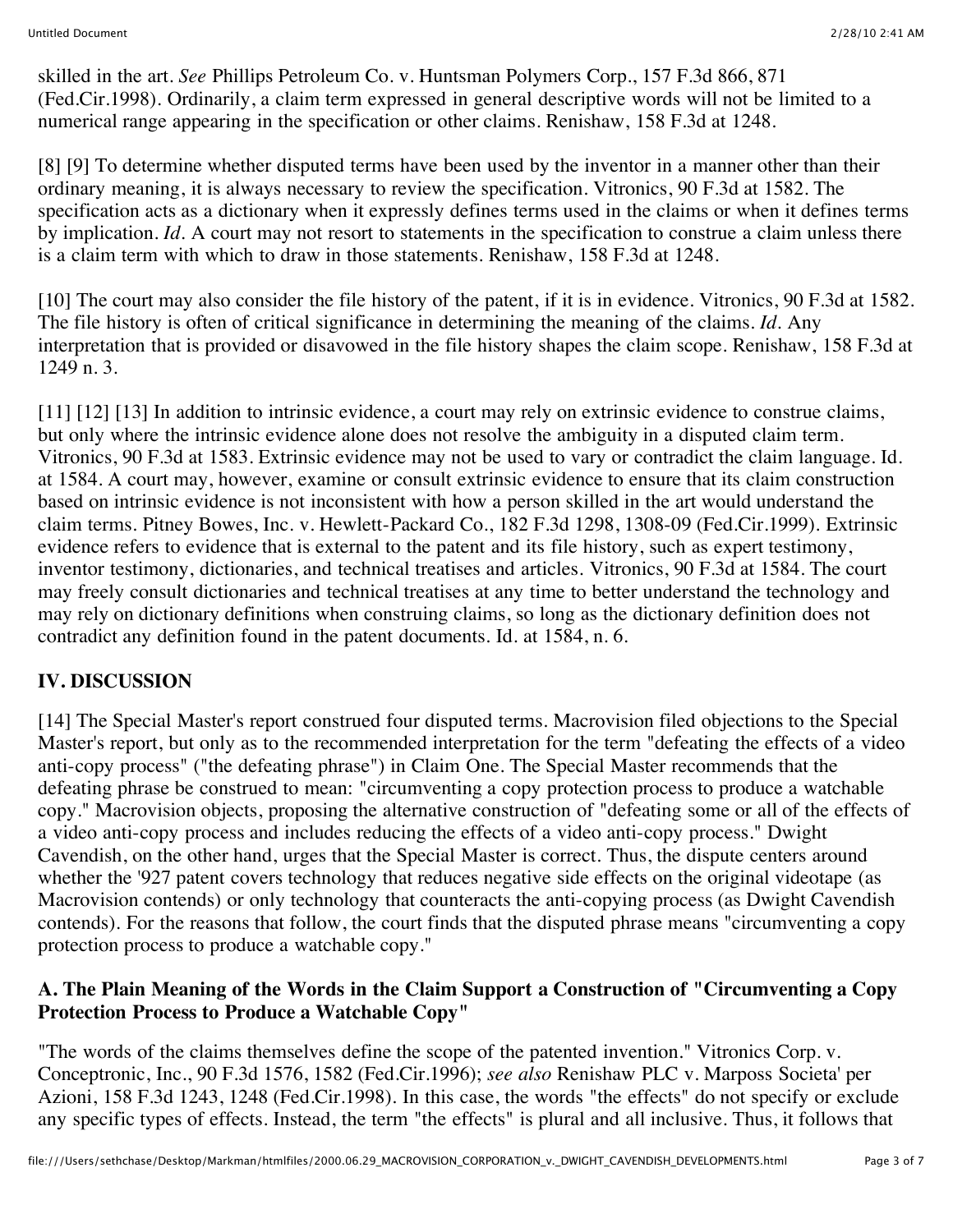"the effects" means all the effects, and the words of the claim provide no basis for interpreting "the effects" to mean "some or all of the effects."

Macrovision objects to this construction because it requires the addition of the words "to produce a watchable copy." Macrovision's argument is unavailing in light of the additional words in the construction that it asserts. Macrovision urges adding the words "and includes reducing the effects of a video copy process." The plain meaning of the words does not support this construction because it not only adds words, it adds a new concept, that of decreasing negative unintended side effects. Macrovision also asserts that this construction is invalid because it improperly adds a modifier "all" to the term "the effects." This construction, however, does not add a modifier. Instead, it recognizes that the word "the" modifies "effects," to produce a phrase that is all-inclusive. Accordingly, the plain meaning favors the construction "circumventing a copy protection process to produce a watchable copy."

# **B. The Different Words Used in Claim One and Claim Six Do Not Require Different Constructions**

Macrovision argues that a comparison of Claims One and Six shows that the defeating phrase in Claim One should not be construed to mean "to produce a watchable copy." The preamble to Claim One asserts "[a] method of defeating the effects of a video anti-copy process" while Claim Six covers "[a] method of defeating a video copy protection process ... thereby enabling recording a viewable copy of the video signal." Macrovision asserts that these differences were intentional and intended to make Claim One broader than Claim Six.

# **1.** *Claim Differentiation Doctrine Does Not Apply*

[15] The doctrine of Claim Differentiation assumes that different claims have different scopes, and creates a presumption that different words have different meanings. The presumption that different words have different meanings, however, only applies if the absence of the different meanings would render one claim superfluous. Tandon Corp. v. U.S. International Trade Commission, 831 F.2d 1017, 1023 (Fed.Cir.1987). In this case, the presumption does not apply because construing the preamble of Claim One to have the same meaning as the preamble of Claim Six would not render either claim superfluous as multiple differences exist between the two claims.FN1 Moreover, the intrinsic and extrinsic evidence in this case show that "defeating the effects of a video anti-copy process" and "defeating a video copy protection process" have the same meaning and overcomes any presumption that would have been created by the doctrine of claim differentiation.

FN1. Claim one states "A method of defeating the effects of a video anti-copy process that adds pulses to blanking intervals of a video signal comprising replacing a back porch portion of the video signal having an amplitude at blanking level with a signal having an amplitude below the blanking level." In contrast, Claim Six states: "A method of defeating a video copy protection process that adds paired negative and positive going pulses to blanking intervals of a video signal, the method thereby enabling recording a viewable copy of the video signal comprising the steps of: determining a particular portion of at least some video lines of the video signal, the added pulses being present in the particular portion; and reducing a level of the particular portion to below a blanking level of the video signal."

## **2.** *The Different Words In Claims One and Six Do Not Require Different Meanings*

[16] Although it is unclear whether Macrovision argues that claim differentiation applies, it is clear that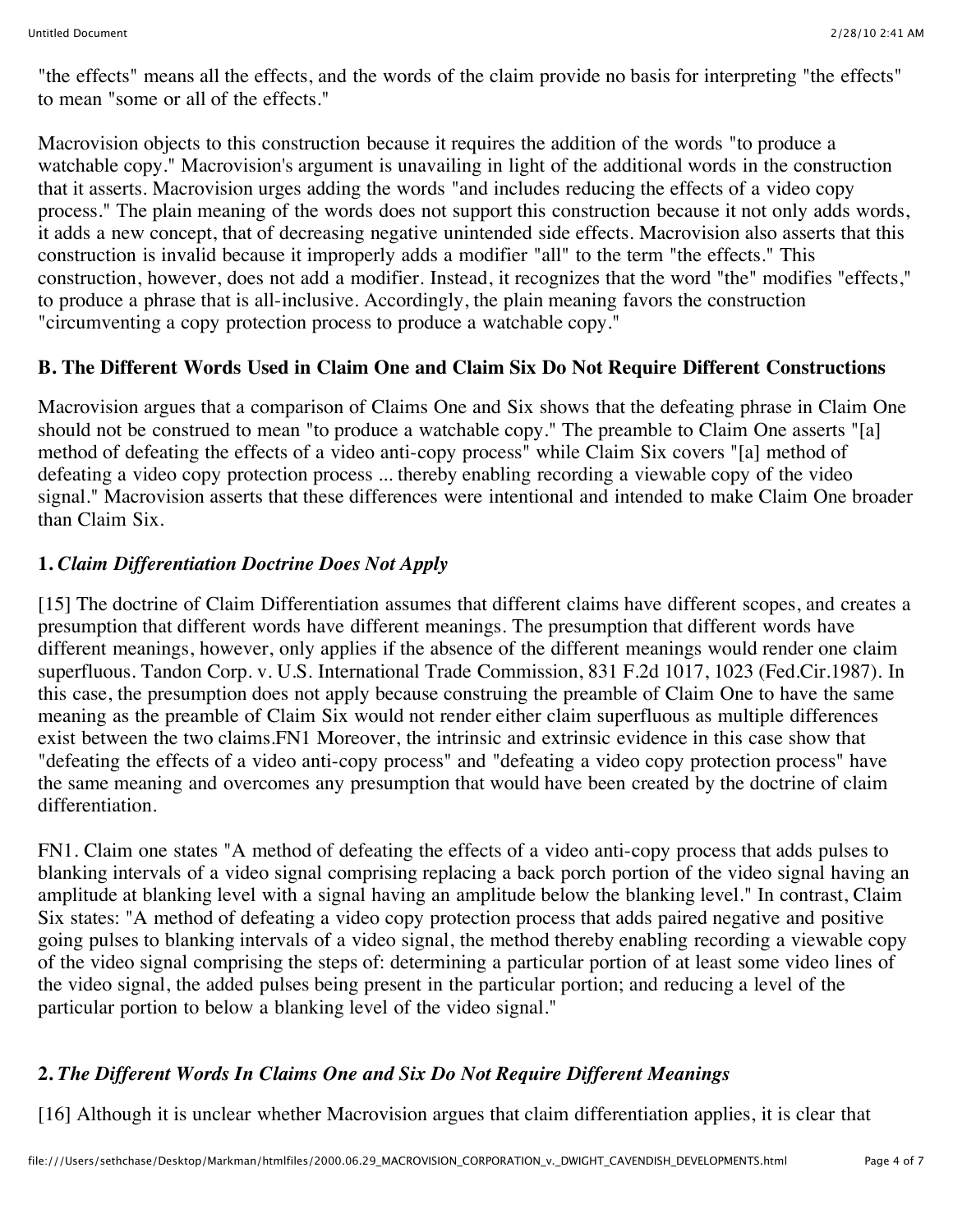Macrovision attempts to rely upon the logic underlying the claim differentiation doctrine. Macrovision argues that it is invoking the "common sense notion" underlying the claim differentiation doctrine that "different words or phrases used in separate claims are presumed to indicate that the claims have different meaning and scope." (Mot. to Modify at 5:26-6:2, *quoting* Karlin Technology Inc. v. Surgical Dynamics, Inc., 177 F.3d 968, 971 (Fed.Cir.1999)). The notion that different claims are presumed to have different meanings, however, does not mean that different words must have different meanings. In fact, courts have recognized that different words do not require different interpretations:

That the patentee chose several words in drafting a particular limitation of one claim, but fewer (though similar) words in drafting the corresponding limitation in another, does not mandate different interpretations of the two limitations, since "defining a state of affairs with multiple terms should help, rather than hinder, understanding." Bell & Howell Doc. Management Prods. Co. v. Altek Sys., 132 F.3d 701, 707, 45 USPQ2d 1033, 1039 (Fed.Cir.1997). Moreover, that the claims are presumed to differ in scope does not mean that every limitation must be distinguished from its counterpart in another claim, but only that at least one limitation must differ. *See* Mantech Envtl. Corp. v. Hudson Envtl. Servs., 152 F.3d 1368, 1376, 47 USPQ2d 1732, 1739 (Fed.Cir.1998)

Kraft Foods, Inc. v. International Trading Co., 203 F.3d 1362, 1368 (Fed.Cir.2000). Thus, the fact that Claim One uses different words from Claim Six does not require that the difference have meaning. *See also* Tandon, 831 F.2d at 1023 (construing "relatively fixed," "fixed" and "fixedly coupled" all to mean "fixed in all directions.")

## **C. The Specification Supports the "Circumventing a Copy Protection Process to Produce a Watchable Copy" Construction**

The specification is properly used to define claims terms. Vitronics Corp., 90 F.3d at 1582. In the '927 specification, several passages are directed to circumventing the copy protection process. For example, the specification states that "disclosed herein in accordance with the invention are several methods and apparatuses for removal or 'defeat' of the above-described video signal modifications, *to permit unhampered copying and viewing thereof.*" ('927 patent, col 5, lines 26-29)(emphasis added). Similarly, the specification states that figure 15:

shows a two step circuit and method for *removing all the above-described anticopy protection signals.* A video signal ... is first input on terminal 228 into the circuitry ... to defeat the effects of the AGC pulses and pseudo-sync pulses. Second, the output signal from circuitry 230 is input into the enhancement remover 234 which *defeats* the checker and vertical pulses, *and also defeats* sync narrowing and any residual AGC pulse of pseudo-sync pulses in the horizontal blanking interval. *The video and signal at terminal 236 is thus free of all effects of copy protection signals.*

('927 patent, col 23:14-26.)(emphasis added.) *See also* '927 patent, col 23:14-26 ("the circuit of FIG. 39a reduces or removes the effect of the PPS pulses, rendering the video signal recordable").

Macrovision argues that the specification supports its construction. As support for this position, Macrovision points to column 32, which states:

Method and Apparatus for *Reducing Effects* of Basic Anticopy Process Signals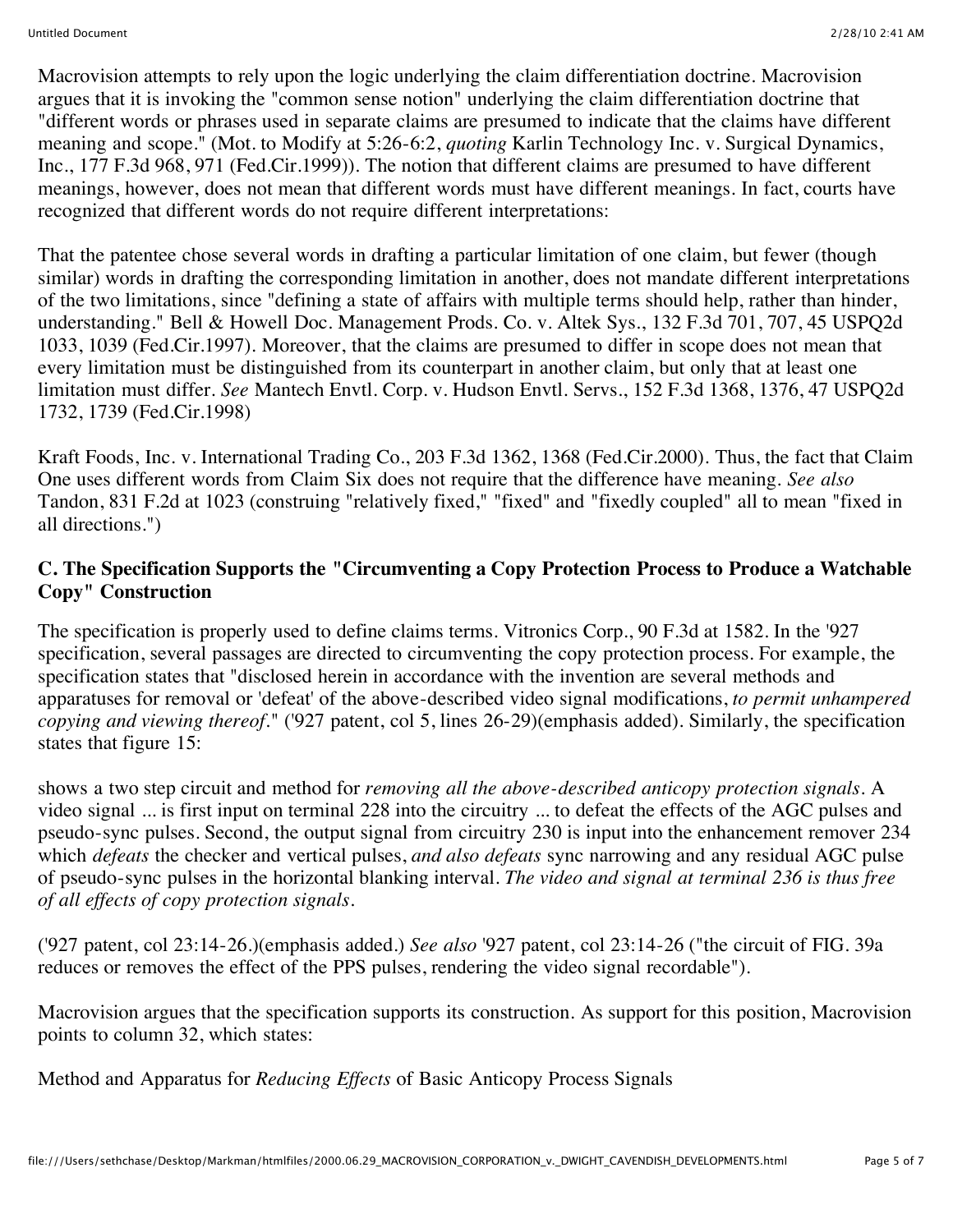The following describes a method and apparatus in which the basic anti-copy process signals consisting of pseudo sync and AGC (i.e. basic anticopy process) added pulses (as described above) are *reduced in effectiveness* without altering these added pulses. Unlike the above described previous methods for altering the added pulses via amplitude attenuation, level shifting or pulse narrowing to offset the added pulses' effect, the present method reduces the effects of added pulses by further adding other pulses that counteract the gain reduction caused by the AGC and pseudosync pulses.

('927 patent, col 32, lines 19-31.) Macrovision argues that the use of the words "reducing" and "reduced" mandate the inclusion of a partial elimination in order to improve watchability of the original tape. This construction is not supported by the language of the specification. The gain reduction discussed refers to the technology in U.S. Patent number 4,631,603 ("the '603 patent") which affects the automatic gain control system in a VCR to cause an unacceptable recording of the video signal. ('603 Patent Col 2:21-29, Exh. 6 to Dwight Cavendish's Response to Opening Claim construction Brief) Thus, when read in context, the cited portion refers to defeating the copy protection process, and not to negative side effects on the original tape.FN2 Accordingly, the specificationsupports the "circumventing a copy protection process to produce a watchable copy" construction.

FN2. Macrovision also argues that Dwight Cavendish's expert, Bernard Lechner, agreed with Macrovision's construction that reducing the effects is covered by claim one. (Reply at 2:15-28.) However, the expert testified that reducing meant "reducing sufficiently that the resulting signal is acceptable for viewing." Lechner Dep. at 114:25-115:20 Thus, Dwight Cavendish's expert did not contradict the "circumventing a copy protection process to produce a watchable copy" construction. Instead, his testimony is consistent with this construction and provides no assistance to the construction which would include reducing unintended side effects on the original tape.

## **D. The "Circumventing a Copy Protection Process to Produce a Watchable Copy" Construction Does Not Improperly Limit Claim One to Examples in the Specification**

Macrovision argues that the construction of "Circumventing a Copy Protection Process to Produce a Watchable Copy" improperly limits Claim One to the examples in the specification. While it would be incorrect to limit Claim One to examples in the specification, it is equally true that the specification acts as a dictionary for the claim terms. Vitronics, 90 F.3d at 1582; Multiform Desiccants, Inc. v. Medzam, Ltd., 133 F.3d 1473, 1478 (Fed.Cir.1998). In this case, the specification of the '927 patent uses the term "defeating the effects" in only one way-to mean circumventing copy protection. In fact, Macrovision conceded at the claim construction hearing that the specification does not support interpreting "defeating the effects" to mean reducing side effects on the original tape. Macrovision stated: "And we will concede, as Dwight Cavendish pointed out, there isn't a portion of the specification that we can say here is a section of the specification that talks about reducing the effects to improve the playability of the original tape. That's not in the specification and we're not contending that it is." (Joint App. Exh. B, Hearing Tr. at 30:23-31:4). Thus, the "Circumventing a Copy Protection Process to Produce a Watchable Copy" construction does not improperly limit Claim One to examples in the specification. Instead, it refuses to expand claim one in a manner inconsistent with the use of the term throughout the entire contents of the specification.FN3

FN3. The file history also contains no support for the construing "defeating the effects" to mean defeating or reducing some or all of the effects. The Patent Examiner treated "defeating the effects of a video anti-copy process" as synonymous with "defeating" copy protection. Thus, the court's construction is consistent with